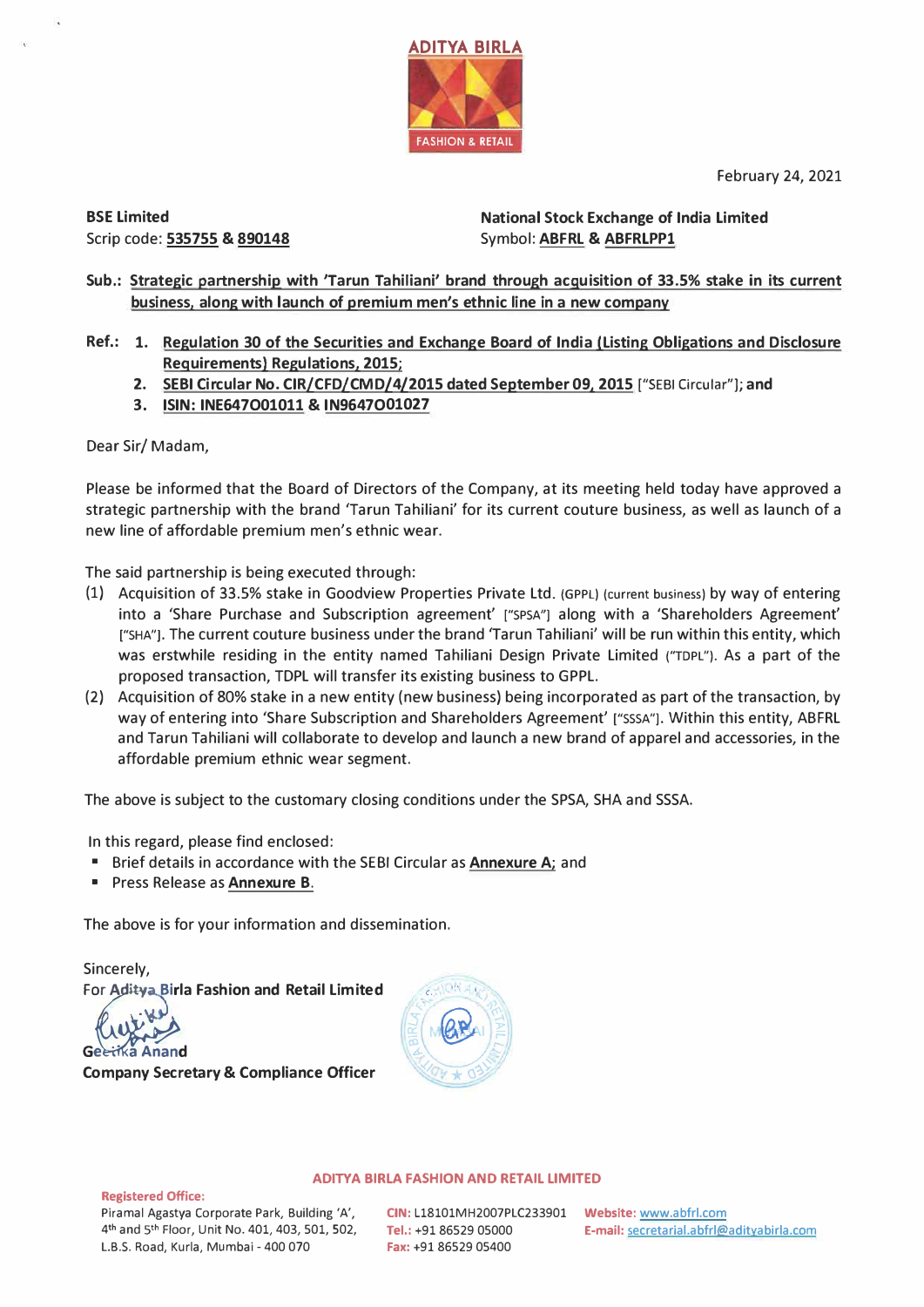

## Annexure A

| Sr. | <b>Particulars</b>                                                                                                                                                                                                                                                             | <b>Details</b>                                                                                                                                                                                                                                                                                                                                          |
|-----|--------------------------------------------------------------------------------------------------------------------------------------------------------------------------------------------------------------------------------------------------------------------------------|---------------------------------------------------------------------------------------------------------------------------------------------------------------------------------------------------------------------------------------------------------------------------------------------------------------------------------------------------------|
| 1.  | Name of the target entity                                                                                                                                                                                                                                                      | <b>Goodview Properties Private Limited</b>                                                                                                                                                                                                                                                                                                              |
|     |                                                                                                                                                                                                                                                                                | (post transfer of business from TDPL)                                                                                                                                                                                                                                                                                                                   |
| 2.  | Details in brief such as size, turnover etc.                                                                                                                                                                                                                                   | GPPL Revenue of FY20: INR 0.007 Cr.                                                                                                                                                                                                                                                                                                                     |
|     |                                                                                                                                                                                                                                                                                | Business under TDPL will be transferred to GPPL, for<br>FY20, revenue of INR 67 Cr.                                                                                                                                                                                                                                                                     |
| 3.  | Whether the acquisition would fall within<br>related party transaction(s) and whether the<br>promoter/ promoter group/ group companies<br>have any interest in the entity being acquired?                                                                                      | <b>No</b>                                                                                                                                                                                                                                                                                                                                               |
| 4.  | Industry to which the entity being acquired<br>belongs                                                                                                                                                                                                                         | Manufacturing and retailing apparel and<br>accessories in couture line of business                                                                                                                                                                                                                                                                      |
| 5.  | Objects and effects of acquisition (including<br>but not limited to, disclosure of reasons for<br>acquisition of target entity, if its business is<br>outside the main line of business of the listed<br>entity)                                                               | Through this investment in Tarun Tahiliani brand,<br>ABFRL will strengthen its position in ethnic wear<br>segment.                                                                                                                                                                                                                                      |
| 6.  | Brief details of any governmental<br>or<br>regulatory<br>approvals required for<br>the<br>acquisition                                                                                                                                                                          | <b>None</b>                                                                                                                                                                                                                                                                                                                                             |
| 7.  | Indicative time period for completion                                                                                                                                                                                                                                          | $~\sim$ 45-60 days                                                                                                                                                                                                                                                                                                                                      |
| 8.  | Nature of consideration                                                                                                                                                                                                                                                        | Cash                                                                                                                                                                                                                                                                                                                                                    |
| 9.  | Cost of acquisition                                                                                                                                                                                                                                                            | Subject to closing adjustments, purchase<br>٠<br>consideration of INR 67 Cr.                                                                                                                                                                                                                                                                            |
| 10. | Percentage of shareholding/control acquired                                                                                                                                                                                                                                    | $-33.5%$                                                                                                                                                                                                                                                                                                                                                |
| 11. | Brief background about the entity acquired in a) TDPL<br>terms of products/ line of business acquired,<br>date of incorporation, history of last 3 years<br>turnover, country in which the acquired entity<br>has presence and any other significant<br>information (in brief) | Incorporated in the year 2002;<br><b>Engaged</b> in manufacturing and retailing<br>apparel and accessories in couture line of<br>business;<br>Revenue for last 3 years:<br>a) FY17-18: INR 69 Cr.<br>b) FY18-19: INR 72 Cr.<br>c) FY19-20: INR 67 Cr.<br>b) GPPL<br>Incorporated in the year 1996<br><b>Engaged in the business of asset management</b> |
|     |                                                                                                                                                                                                                                                                                | <b>Revenue for last 3 years:</b>                                                                                                                                                                                                                                                                                                                        |

- a) FY17-18: INR 0.03 Cr.
- b) FY18-19: INR 2.4 Cr.
- c) FY19-20: INR 0.007 Cr.



### **ADITYA BIRLA FASHION AND RETAIL LIMITED**

## **Registered Office:**

.<br>Ga

 $\tilde{\chi}$ 

Piramal Agastya Corporate Park, Building 'A', **CIN:** L18101MH2007PLC233901 **Website:** www.abfrl.com 4<sup>th</sup> and 5<sup>th</sup> Floor, Unit No. 401, 403, 501, 502, L.B.S. Road, Kurla, Mumbai - 400 070

**Fax:** +91 86529 05400

**Tel.:** +91 86529 05000 **E-mail:** secretarial.abfrl@adityabirla.com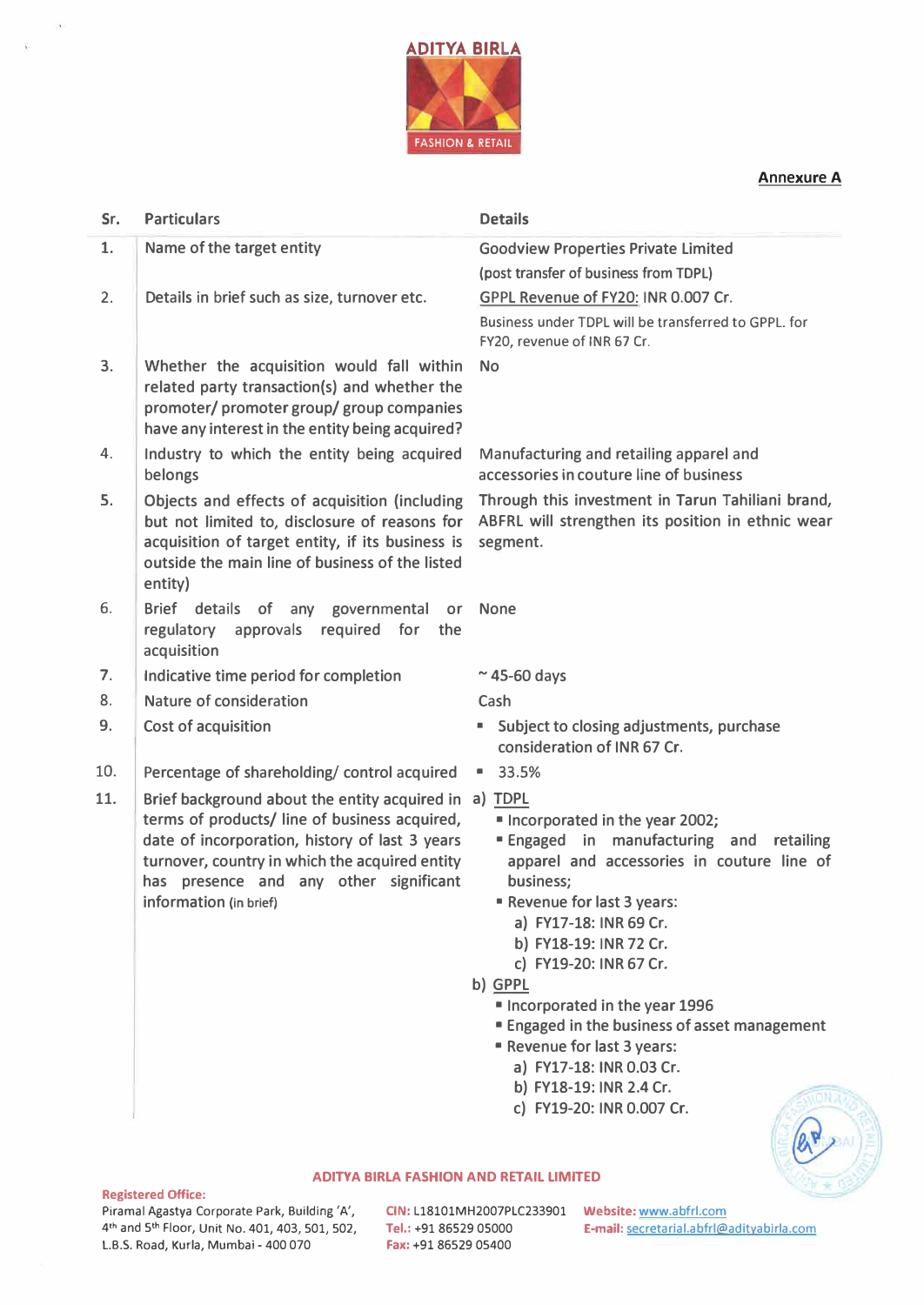**Annexure B** 



## **PRESS RELEASE**

# **ADITYA BIRLA FASHION AND RETAIL ANNOUNCES STRATEGIC PARTNERSHIP WITH DESIGNER "TARUN TAHILIANI" TO ENTER MEN'S PREMIUM ETHNICWEAR**

India's leading fashion company, **Aditya Birla Fashion and Retail Limited** has announced a strategic partnership with India's ace designer Tarun Tahiliani to form a new entity that will soon launch a contemporary men's ethnic wear brand. The new brand will operate in the premium occasion wear segment and will offer the entire range of high quality, sophisticated celebration wear for men at accessible price points. The new brand aims to build a Rs 500 Cr business in the next 5 years with more than 250 stores across the country. The brand will launch the first set of retail stores by September '21. ABFRL will hold 80% stake in the new entity while Tarun Tahiliani will hold the remaining 20%.

As part of the deal, ABFRL will also acquire 33% stake in the existing Luxury Couture business of Tarun Tahiliani, with the option to increase it to 51% in the next few years.

Commenting on the partnership, **Mr. Ashish Dikshit, Managing Director, ABFRL** said: *"We believe that over the next few years, ethnic wear is going to be an important category as confident Indians rediscover their*  culture and heritage. Tarun Tahiliani has been at the forefront of the emergence of the Indian design industry. *We are proud to partner with him to launch a new brand that gives the emerging Indian consumer a new range of celebration wear reflecting the unmatched, exquisite design excellence at more accessible prices.* 

*The ethnic wear segment is a large and growing market with a significant opportunity to build scale. The combined expertise of Tarun Tahiliani and ABFRL will enable the new brand to make a strong impact in the market. The existing couture brand will continue to benefit from the fast-growing luxury segment of the market. This partnership is in line with our stated strategy to craft a portfolio of brands that address the entire gamut of ethnic wear segments: value, premium and luxury."* 

**Mr Tarun Tahiliani, Founder & CEO, Tarun Tahiliani Brand** commented, *"Last year, we celebrated 25 years of the Tarun Tahiliani label. The next big leap for the brand was to take our craftsmanship and expertise and offer it to a larger Indian market that knows and values quality and is actively seeking it. I was clear that we needed a partner who could not just help us with this scale, but also have the same dedication to quality and the customer. And that could only have been the Aditya Bir/a Group. Over the years, I have admired what Mr Kumar Mangalam Birla has built and created for the Aditya Birla Group, specifically his landmark excellence in building fashion retail in India.* 

*I am excited and look forward to this unique opportunity of taking our signature India Modern aesthetic to a broader consumer base across the country. The Tarun Tahiliani brand will continue to be the studio doing couture and occasion wear, building on its experience and success."* 

The proposed acquisition is subject to necessary statutory approvals and signing of definitive agreements.

**ADITYA BIRLA FASHION AND RETAIL LIMITED** 



**Registered Office:** 

**CIN:** L18101MH2007PLC233901 **Website:** www.abfrl.com **Fax:** +91 86529 05400

**Tel.:** +91 86529 05000 **E-mail:** secretarial.abfrl@adityabirla.com